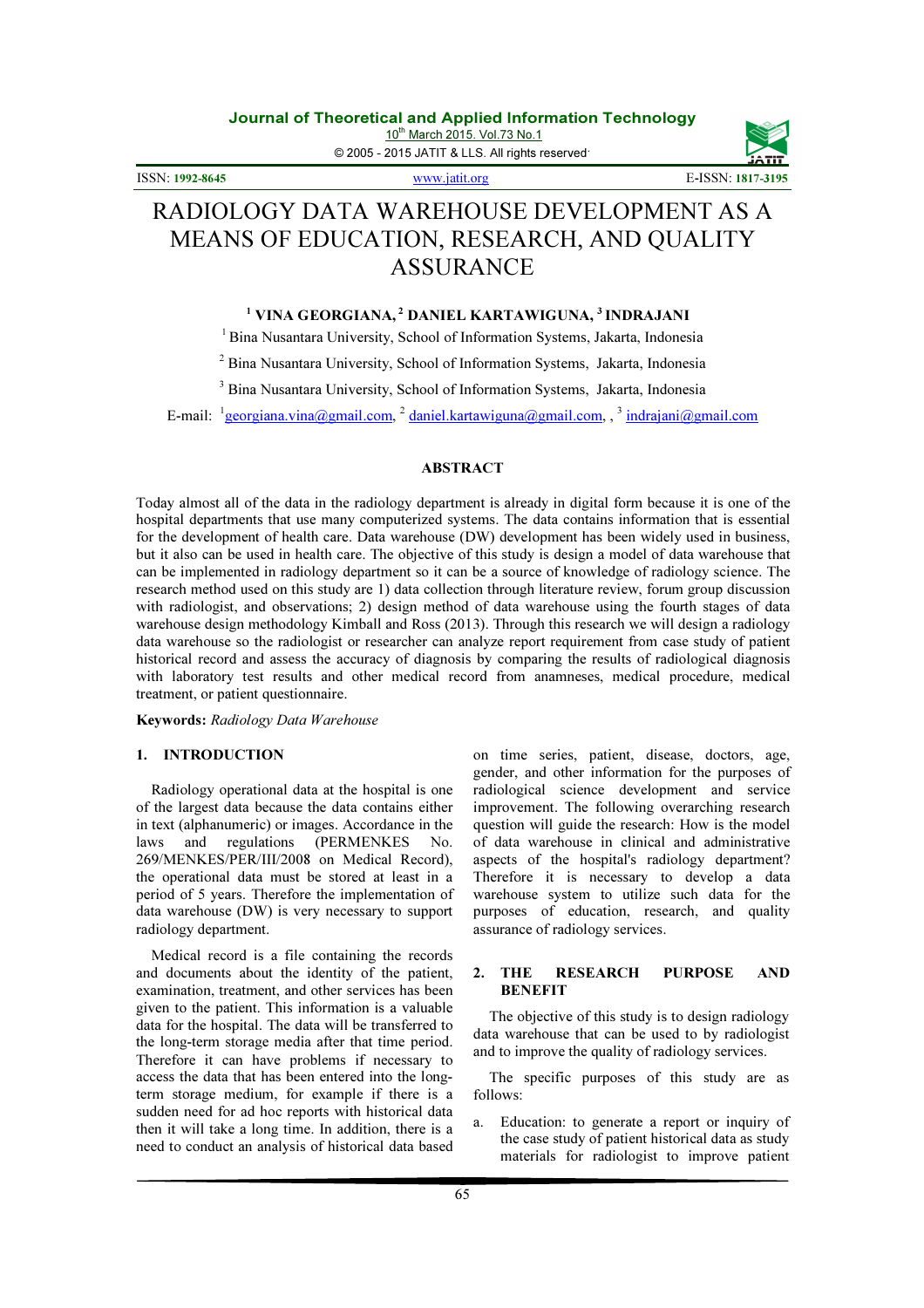10<sup>th</sup> March 2015. Vol.73 No.1

© 2005 - 2015 JATIT & LLS. All rights reserved.

| ISSN: 1992-8645 | www.jatit.org | E-ISSN: 1817-3195 |
|-----------------|---------------|-------------------|
|                 |               |                   |

disease diagnosis skills based on radiological images.

- b. Research: through the database system will facilitate the collection of data and easy to access the data in the research of radiology field.
- c. Quality assurance: Allows the comparison of diagnostic results with laboratory test or other medical treatment report to assess the accuracy of the diagnosis.

This research will give benefit to the radiologist, doctors, and the researcher in health care.

#### 3. RESEARCH METHOD

In carrying out this research, it is used data collection method as well as design of data warehouse that will be explained as follow.

#### 3.1 Data Collection Method

The data collection method that is used in this research is:

#### a. Literature review

To obtain information on the preliminary study that has been conducted in this research field and get the results that have been achieved in previous study. This information is necessary to formulate a research gap by previous study.

#### b. Forum Group Discussion

In this method, the discussion is executed directly to a radiologist to get the requirement of the information that can be used from the development of radiology data warehouse.

### c. Observation

In this method, writer does an observation against radiology process in some hospital in Jakarta, Indonesia. Radiology process that is observed is a workflow in radiology department of hospital.

#### 3.2 Data Warehouse Design Method

Data warehouse design method to be used is in accordance with the methodology recommended by Kimball and Ross (2013), namely the fourth stages of data warehouse design methodology as follows:

- a. Choosing the process
- b. Choosing the grain
- c. Identifying and Conforming the dimensions
- d. Choosing the facts

## 4. LITERATURE REVIEW

### 4.1 Radiology Information System (RIS)

RIS is a department information system in the scope of hospital information system. Thus, RIS is not an autonomy system but an integrated system with each other for medical procedural instead. There are two main exchanges in RIS process with other systems such as RIS has to communicate with PACS (Picture Archiving and Communication System) that is responsible for internal procedure that is conducted in radiology departments. RIS also interacts with HIS (Hospital Information System) to do patient information collection, renewing medical report for new testing and payment procedural process.

#### 4.1.1 The Function of RIS

RIS is derived from detailed everyday workflow analysis results in radiology department and solutions that have been done by survey in every part fully [1]. This service is supported by 4 functions which are:

- Patient admission: Patients are visiting administrations to do registration.
- Scheduling and examination: Examination of the patient will be scheduled and will be conducted as scheduled.
- Radiology examination reporting: radiology expertise report will be reported by radiologist..
- Distribution of Radiology result and archiving:<br>Allocate the diagnostic document in Allocate the diagnostic document in accordance with the request.

There are also 2 groups that participate in RIS as follow:

- External, referral doctors will do examination request, obtaining the radiology images, and wait radiology examination results.
- **Internal, radiology staffs or radiology doctors** will do examination requests and respond in accordance with the diagnostic documents that are produced.

#### 4.1.2 RIS Module

Here are a number of important features that is in RIS according to the recommendation from The Royal College of Radiologists [2]. The main feature of RIS are: Registration, Preparation, Examination, request and scheduling, Cancellation, Patient records, Examination reports, Search engines, Film Tracking, Supplies Management, Warning, and Payment Charge.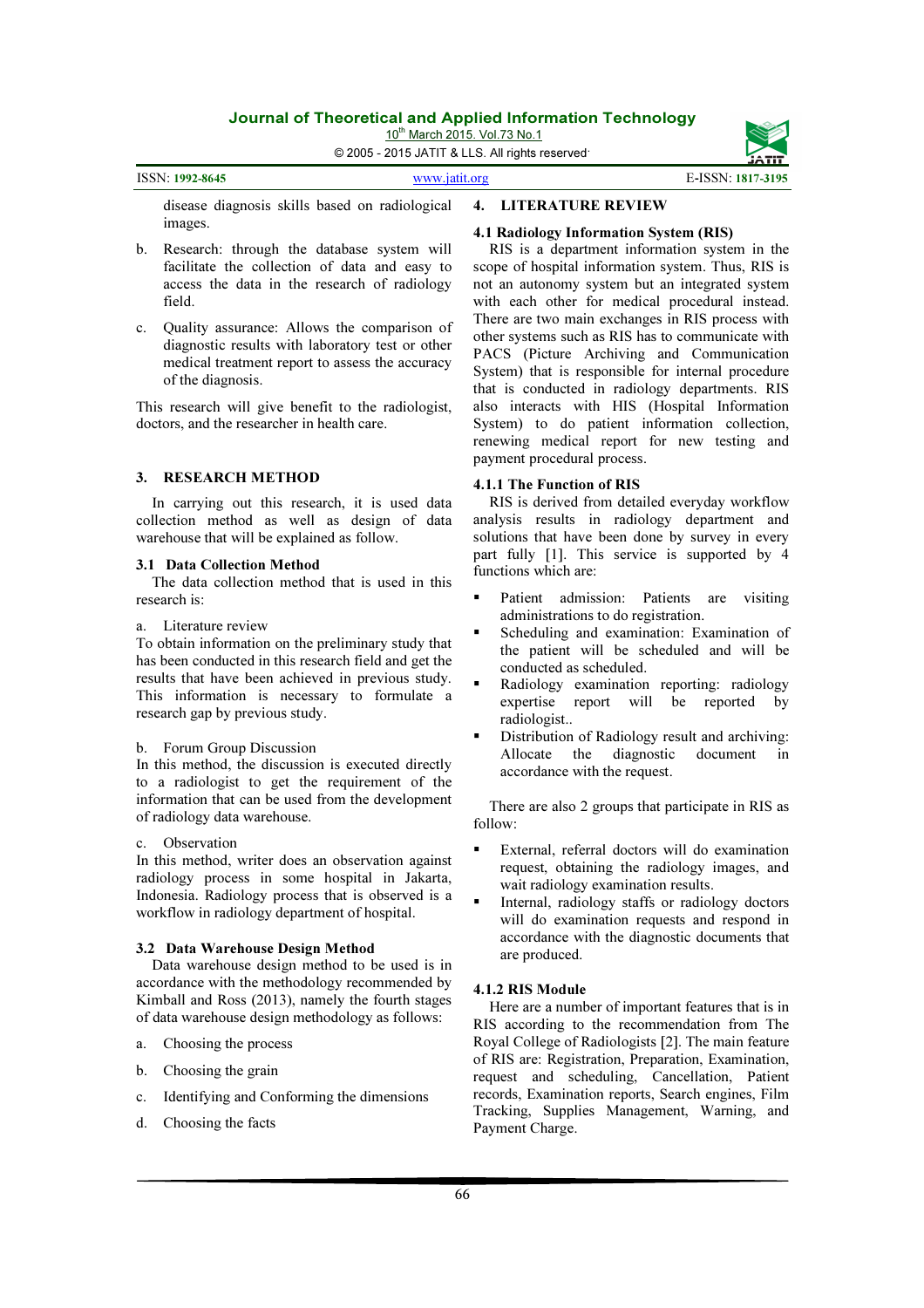10<sup>th</sup> March 2015. Vol.73 No.1

© 2005 - 2015 JATIT & LLS. All rights reserved.

A RIS must be able to receive and process electronic referrals through integration with an electronic remote requesting (ERR) systems. But, it should be possible to enter non-electronic referral as well.

## 4.2 Data and Information

 According to Inmon (2005:493), the data is a record of the facts, concepts, or instructions on the storage medium for communication, acquisition, and processing by means of automatic and presentation as information that can be understood by humans. Meanwhile, according to McLeod and Schell (2007:9), the data is a collection of facts and figures that generally could not be used because of its huge size and unprocessed.

According to Inmon (2005: 498), the information is data that has been assimilated and evaluated by humans to solve a problem or make a decision.

According to McLeod and Schell (2007: 9), the information is data that has been processed and has a meaning, usually tells users something they do not know.

#### 4.3 Data Warehouse

According Inmon (2005: 29), the data warehouse is a collection of the data subject oriented, integrated, time variation (time-variant), and not change (non-volatile) to support management decision-making process.

#### 4.3.1 Characteristic of Data Warehouse 1. Subject-Oriented

Data warehouse is organized by the main subject of the company (such as customer, product, and sales) than on the basis of the main application areas (such as customer invoicing, inventory control and product sales). This illustrates the existing data in the data warehouse is the data for decision-making, not data-oriented applications.

#### 2. Integrated

The data in the data warehouse is derived and different data sources from different application systems throughout the enterprise. Source data is usually used inconsistently, for example, different formats. Integrated data sources should be made consistent to display an integrated view of the data to the user.

### 3. Time-variant

The data in the data warehouse is accurate and valid only within a certain time or within a certain time interval.

#### 4. Non-volatile

The data in the data warehouse is not updated in real-time, but updated periodically from the operating system. The new data are being added as an extra to the database rather than as a replacement

#### 4.3.2 Structure Data Warehouse

According to Inmon (2005: 33), the data warehouse has some level of detail, namely: older level of detail (usually found in the alternate storage area), the current level of detail, lightly summarized the data (level data marts), and highly summarized data. The flow of data into the data warehouse from the operational environment. Usually the transformation of data from the operational level to the level of the data warehouse. If the data in the data warehouse of aging, then the data will be moved from the current older detail to detail. If the data has been compiled, the data will be moved from the current details to lightly summarized data and then from lightly summarized data to highly summarized data.



#### 4.4 Data Integration to Data Warehouse

 According to Inmon (2005), ETL (Extract, Transform, Load) is a process in data warehouse that adding value to data through cleaning, changing, and improving data.



Figure 2. ETL (Extraction, Transformation, And Load) Process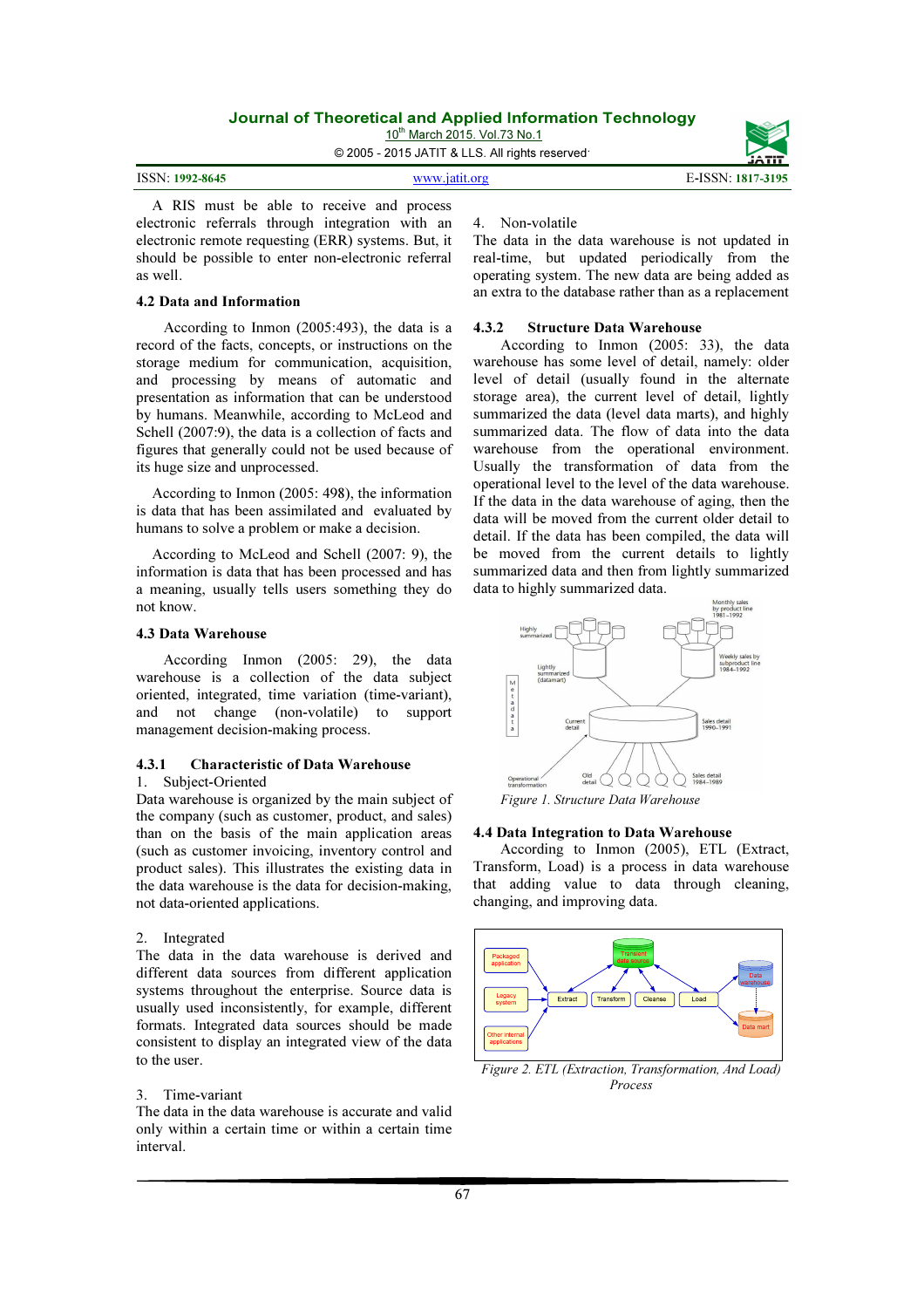10<sup>th</sup> March 2015. Vol.73 No.1

© 2005 - 2015 JATIT & LLS. All rights reserved.



#### 4.5 Dimension and Fact Table

 According to Kimball, R., & Ross, M. (2013), A fact table is the primary table in a dimensional model where the numerical performance measurements of the business are stored.

We use the term fact to represent a business measure. We can imagine standing in the marketplace watching products being sold and writing down the quantity sold and dollar sales amount each day for each product in each store. A measurement is taken at the intersection of all the dimensions (day, product, and store). This list of dimensions defines the grain of the fact table and tells us what the scope of the measurement is.

# **4.6 Data Warehouse in Clinical Field<br>Some studies already con-**

conducted on implementation of data warehouse in clinical environment. A multimedia data warehouse in the medical field has been implemented on a therapeutic study on acute myocardial infarction based on ECG graphics [7]. This new approach integrates different computation modes of Functional Multiversion Multidimensional Model into the proposed model, in order to allow the user to select the best representation of data.

Second study by Rubin & Desser (2008), described the design, methodology, and implementation of a data warehouse to integrate and make accessible the types of medical data pertinent to radiology research and teaching. A database schema was designed to link radiology and pathology reports and to enable users to retrieve cases using flexible queries. The system can be implemented in radiology departments within a reasonable budget to make their vast radiologic-pathologic case material accessible for education and research [8].

Another study by Demigha (2010) realized that a systematic screening can result in a volume of data which cannot be managed by present computer architecture, either in terms of storage capabilities or in terms of exploitation tools [9]. This study proposed the design and development methodology of data warehouse system in radiology-senology (DWRS). The DW used to support the important volume of information providing from multiple sources of data and images and for the other hand, to help assist breast cancer screening in diagnosis, education and research.

Based on the results of previous research about the application of data warehouse in the clinical field, it can be concluded that the data warehouse can be used as a tool for accessing and representing data for the purposes of research, teaching, and

diagnosis. By applying the methodologies, which have been discussed in previous research, this study will develop a data warehouse that integrates radiology and pathology data together with clinical records and other administration record with the intent for education, research, and quality assurance.

#### 5. RESULT AND DISCUSSION

#### 5.1 Radiology Workflow

Based on previous study [5], the following is a summary of radiology workflow:



Figure 3. Radiology Workflow

#### 5.2 Forum Group Discussion with Radiologist

Qualitative analysis is conducted through discussion with radiologist to get information about the source systems and the requirement of report or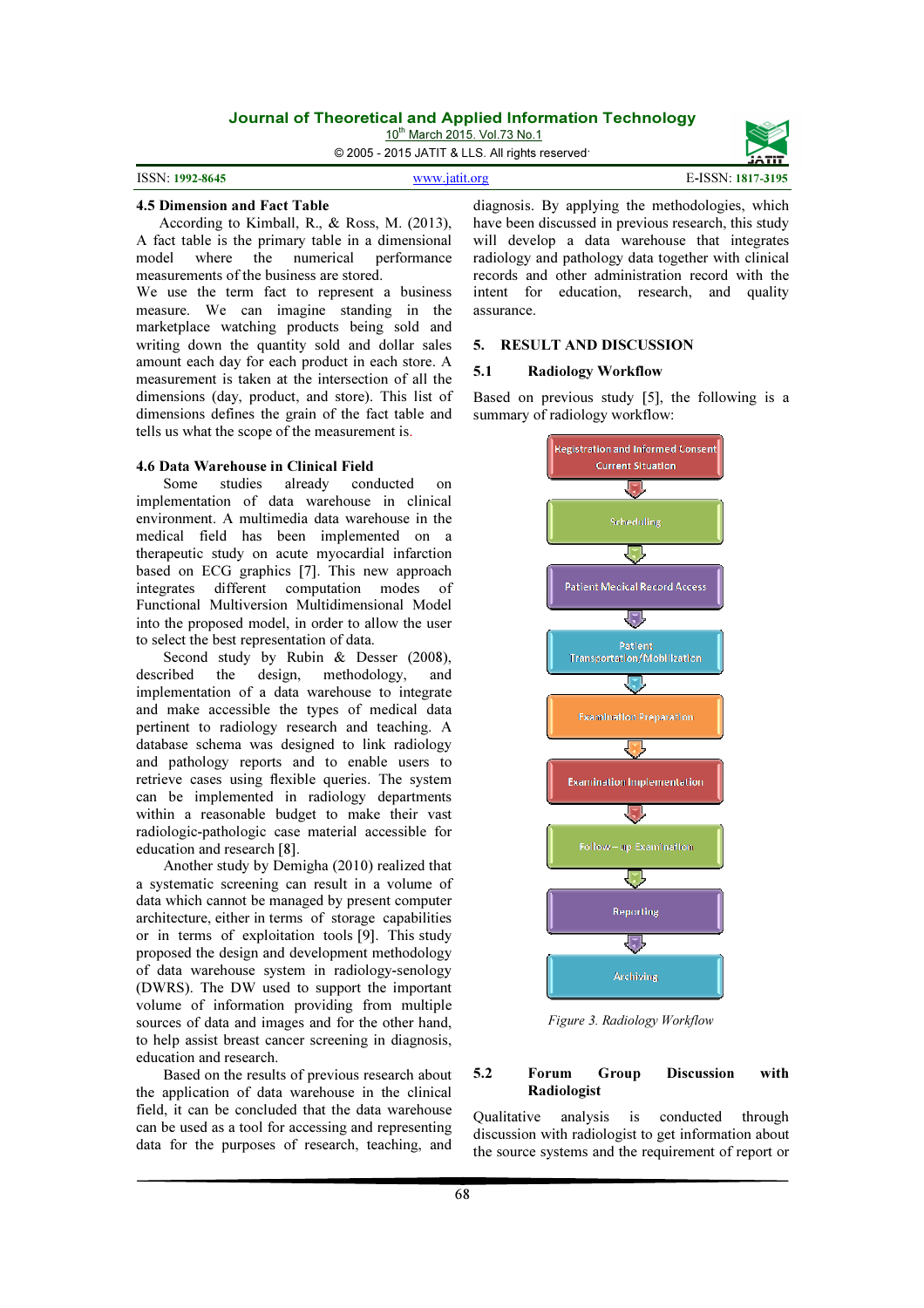10<sup>th</sup> March 2015. Vol.73 No.1

© 2005 - 2015 JATIT & LLS. All rights reserved.



inquiry in radiology environment. The results are shown by the figure 4 below.



Figure 4. Implementation DW On Radiology Environment

Based on discussion, the benefit of radiology data warehouse (DW) only useful when the radiologist active as a speaker in a seminar or conference. The radiology data warehouse is only worthwhile for research, education, and public health policy for government.

The radiologist also state that RIS (Radiology Information System) must contribute in radiology data warehouse, as follows:

- Keywords about image impression should be recorded on the RIS systems.
- Integration of ICD-10 on RIS Report
- Scanning of  $3<sup>rd</sup>$  party data/information in to the RIS (eg. pathology laboratory result or operation report).
- Query of radiology historical case using disease keyword

#### 5.3 Design of Radiology Data Warehouse

#### 5.3.1 Choosing the process

Referring to radiology workflow on the previous study, we will choose business process of radiology department that are focused on: 1) Patient Registration, 2) Radiology & Laboratory Examination

#### 5.3.2 Choosing the grain

Grain determines the representation of fact table row.

In radiology and laboratory examination we analyze: total examination based on the type of examination; total patient based on age and disease; total patient based on gender and the type of

disease; total patient based on region and the type of disease; total patient based on type of disease and type of examination; total patient based on examination parameter and type of disease.

In the statement of radiology examination, the analysis include: total patient based on group of questions; total patient based on type of application; total patient based on type of disease and statement; total patient based on group of question and age; total patient based on group of question and region.

#### 5.3.3 Identifying and conforming the dimension

In this step, we determine the dimension as follow:

1. Time dimension

Contain details about the time that occurs when the examination took place. The details include: Year, Month, and Date

2. Patient dimension

Contain details about the patient personal data, such as Patient ID, Patient Name, Date of Birth, Gender, and Address.

3. Modality/Examination type dimension

Contain details about examination type that are available on radiology and laboratory department. The details include: Examination Type Number, Examination Type Name, and Examination Group Name.

4. Examination Parameter dimension

Contain details parameter are used in measuring the result of laboratory test. The details include: Examination Parameter Number, Examination Parameter Name, Examination Parameter Type Name.

5. Region dimension

Contain details about the address of patient or staff, include: City, District, Region

#### 6. ICD10 dimension

Contain details about standard code used to diagnose the disease and recognized internationally. The details include: ICD10 Number, Disease Name

7. Question Group dimension

Contain details about the group of questions asked to the patient before radiology examination. The details include: Group of Question, Question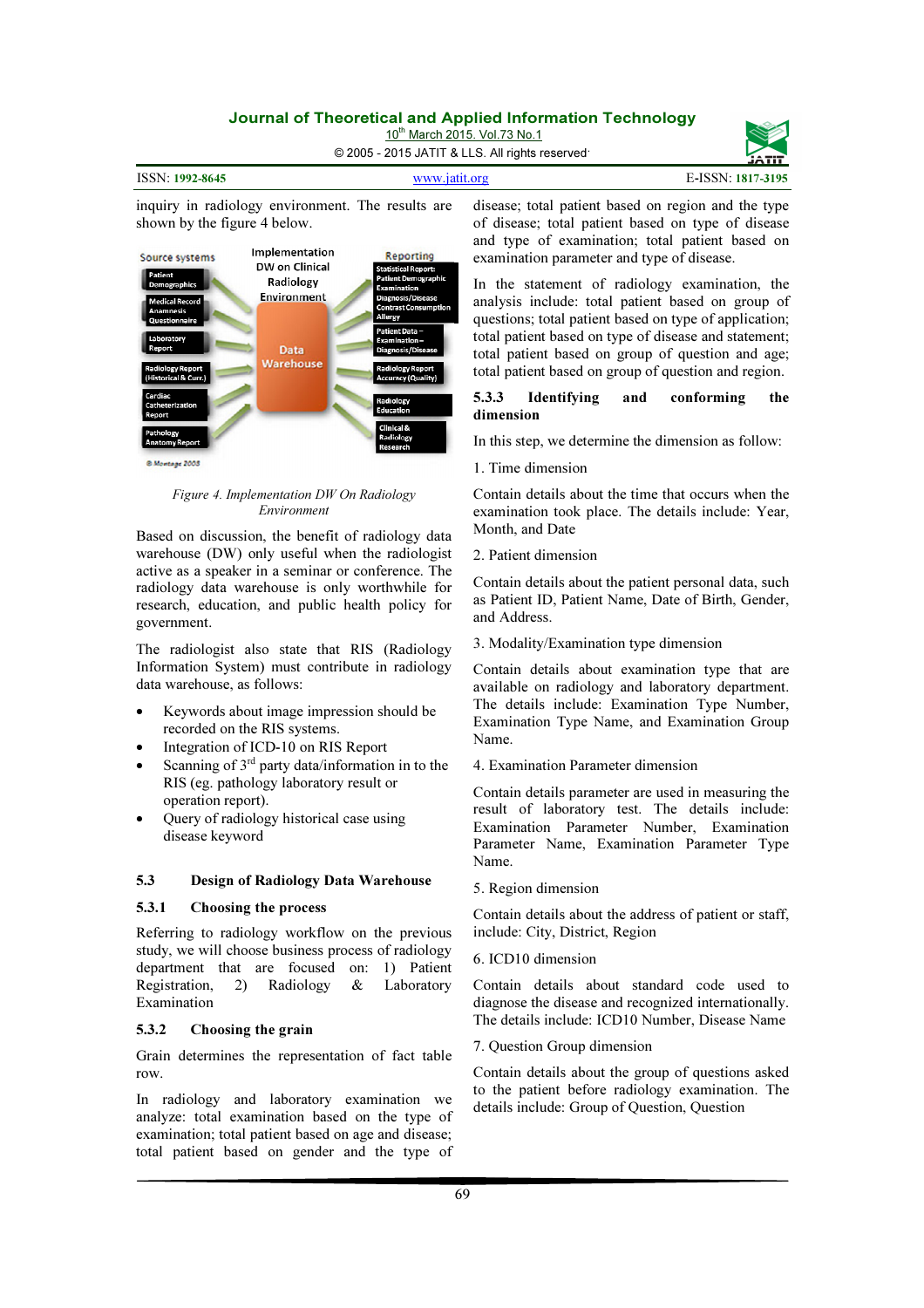10<sup>th</sup> March 2015. Vol.73 No.1

© 2005 - 2015 JATIT & LLS. All rights reserved.

| www.jatit.org | E-ISSN: 1817-3 |
|---------------|----------------|

#### 5.3.4 Choosing the facts

Based on the dimension, we determine the important fact, as follow:

#### 1. Fact Registration

ISSN: 1992-8645

Fact registration consists of examination statement that must be filled by patient.



Figure 5. Fact Registration

### 2. Fact Examination

Fact examination is combining the details of radiology and laboratory examination.



Figure 6. Fact Radiology & Laboratory Examination

Limitations in the development of a data warehouse is not performed data warehouse implementation on the image information radiology and pathology anatomy. In addition, the output data warehouse designed intended for clinical purposes only, not designed output required to support operational management of radiology and pathology departments in the hospital.

This study successfully implement methodologies that have been proposed in previous research to develop a system of DW in radiology. The advantages of this study compared with DW previous research is generated not only of integrating the data radiology and pathology and patient administration alone. The resulting output is not only used for accessing and presenting information for educational purposes, research, and diagnosis, but the output is also used to help

perform assessment to the accuracy of the diagnosis (Quality Assurance). So that this system is useful for improving the quality of radiological diagnosis by the radiologist from time to time.

#### 6. CONCLUSIONS

The following are the conclusions of this research:

- 1. A collection of data recorded in the RIS (Radiology Information System) has valuable information for the development of healthcare, specifically for the radiologist, doctors, and researchers in radiology field.
- 2. Development of Radiology Data warehouse can facilitate radiologist access to necessary information in radiology report. A report of patient historical data can be used as study materials for radiologist to improve diagnosis skills for determining patient disease.
- 3. Fact Examination can be used to integrate radiology examination results and laboratory test. This function will allow the comparison of the diagnostic results, so the doctors or radiologist can assess the accuracy of the diagnosis and improve the quality assurance of radiology services

#### 7. RECOMMENDATIONS

For the next study, it is recommended that the design of data warehouse is continued with implementation and testing, and also to evaluate the benefit of the generated report. In the future, the radiology data warehouse can be used as a source of data for business intelligence that will help the visualization of data reports that can be analyzed well. Beside of that, the implementation of multimedia data warehouse on the radiology images data will give an additional advantage.

#### REFERENCES:

- [1] Kevin W. McEnery, "Radiology Information Systems and Electronic Medical Records", ACR Reference Guide in Information Technology for the Practicing Radiologist, American College of Radiology (USA), 2013, pp. 1-14.
- [2] The Royal College of Radiologists. (2008). Radiology information systems. The Royal College of Radiologists, London.
- [3] Inmon, W.H. (2005). Building the Data Warehouse.  $4^{\text{th}}$ . Wiley Publishing Inc.